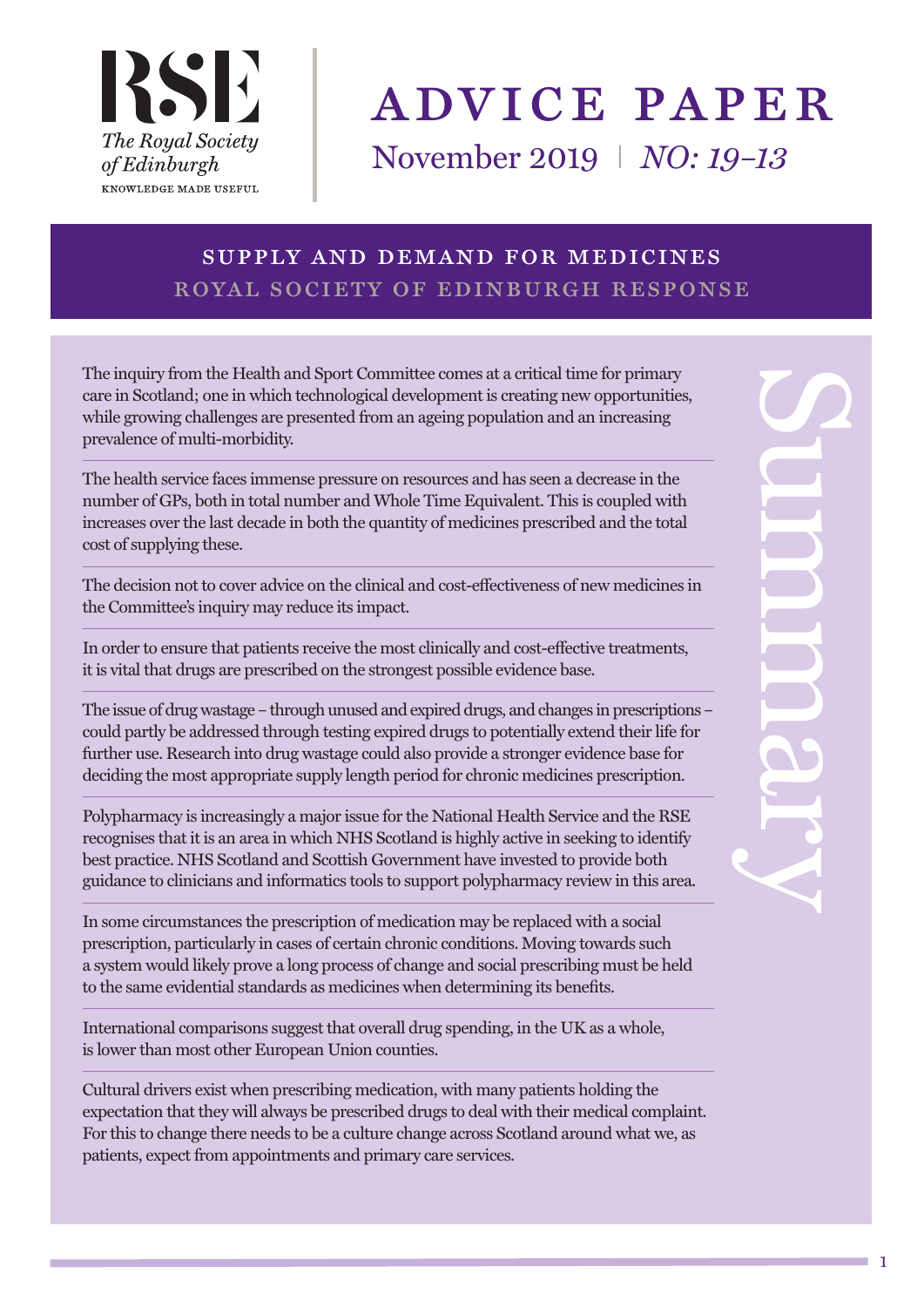Poor adherence to certain treatment regimes by patients is common, with adherence particularly poor for chronic conditions without symptoms. Additional time for clinicians to explain the importance of prescribed medication, coupled with the emergence of new technology to prompt patients, could improve this.

There is not a strong culture of "de-prescribing" – whereby the time a patient will be on medication and the effects of them ceasing this treatment are carefully considered – across the healthcare professions. A change in culture – starting with the training of young doctors – is required as is a need to conduct research to fill the evidence gap in when to stop chronic medicines.

In general, the current structure of local drug and therapeutic committees, is robust, provides for a strong system of checks and balances, with these committees also delivering local education and ownership of prescribing decisions.

Important limitations to best prescribing practice do remain, however, and are often caused by lack of joined up systems between different parts of secondary care, and between secondary care and primary care. This is a major issue in Scotland that NHS Education Scotland's Digital Service can play a role in addressing.

For NHS Scotland to be as efficient as possible, it must take a data-driven approach to ensuring that patients are being given the most appropriate drugs to suit their diagnosis. Analysis must look at a range of data, at a variety of spatial scales, not simply at the health board level, as there are also important variations by drug, by practice and by locality.

Scotland is a leader in collecting and integrating healthcare data and substantial opportunities exist to utilise this data to make the system more efficient and allow health professionals, practices and boards to better understand the roles required within the system. Problems currently exist around the inability of health professionals to access this data and the quality of feedback must improve to allow clinicians and health boards to access actionable data to analyse and improve performance.

It is difficult to draw definitive conclusions on the impact on prescribing of abolishing prescription charges in Scotland in 2011.

Making certain drugs available over-the-counter to patients could result in savings for the health service in Scotland, although the way they are recategorized could affect how effective such a decision may be in terms of improving convenience and accessibility.

One of the key aspects of an effectively running and efficient system is the cohesiveness of a team of professionals working to their respective strengths. For the system to work optimally, the right professional is required at the right time while working as part of integrated multi-disciplinary team.

NHS Scotland is under immense strain both from an ageing population and decrease in the number of GPs. Short, often ten-minute, slots apportioned to patients are generally inadequate to allow doctors sufficient time to diagnose patients and recommend treatment and so clinicianpatient time must be increased as part of a wider reorganisation of the team providing care.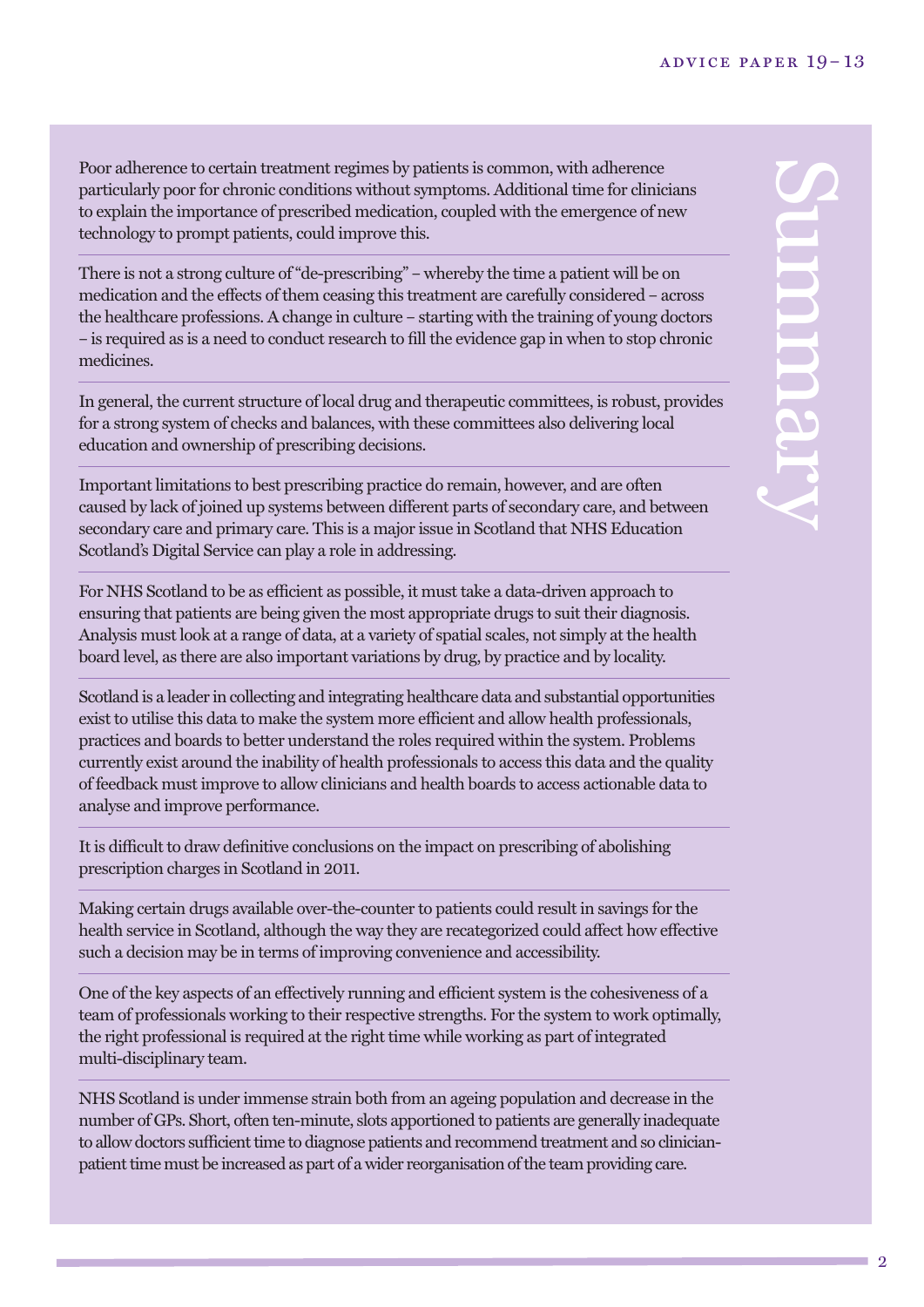#### **Introduction**

- **1** As Scotland's National Academy, the Royal Society of Edinburgh (RSE) welcomes the opportunity to respond to the consultation from the Scottish Parliament Health and Sport Committee on the Supply and Demand for Medicines. This response was produced drawing upon the expertise of a working group of RSE Fellows comprising a diverse range of backgrounds including general practice, clinical pharmacology, primary care and academia. We would be pleased to discuss further the issues raised in our response with members of the Health and Sport Committee. Our recent response to the Committee's earlier consultation on The Future of Primary Care is also of relevance to the present consultation. **1**
- **2** The RSE possesses a wealth of health expertise within our Fellowship. We plan to formalise our engagement in this area in order to fully realise the contribution that the RSE is able to make to support the development and scrutiny of health-related policy in Scotland. We should be pleased to discuss our plans in this area with the Health and Sport Committee.

#### **General Comments** Importance of Primary Care

- **3** The Royal Society of Edinburgh would like to recognise the outstanding work of those involved in the primary care sector. This inquiry comes at a critical time for primary care in Scotland; one in which technological developmentis creating new opportunities, while growing challenges are presented from an ageing population and an increasing prevalence of multi-morbidity (multiple medical conditions). The immense pressure on resources, including on staffing, and the need to find the correct balance of funding between generalist and specialist services is also noted.
- **4** General Practitioners who are responsible for the vast majority of prescribing in general practice – continue to do an admirable job in increasingly difficult circumstances. According to the Primary Care Workforce Survey, the estimated total number of GPs working in Scottish general practice decreased slightly between 2013 and 2017 from 4,465 to 4,453. More concerningly, the estimated number of Whole Time Equivalent

(WTE) GPs fell from 3,735 in 2013 to 3,575 in 2017; a decrease of over 4%. **2** This fall in GP numbers risks causing increased costs through a range of mechanisms: medicines could be prescribed that may not have been, had the regular doctor attended; reduced time for consultations may lead to the issuing of a prescription rather than exploration of non-pharmacological interventions; insufficient medication reviews for people on repeat prescriptions; or insufficient attention to medicines reconciliation upon hospital discharge (this is a particular issue for patients presenting with concerns over their mental health).

- **5** This decrease in GP capacity has occurred simultaneously with a rise in the number of prescriptions across Scotland. The Audit Scotland report on 'Prescribing in general practice in Scotland', highlighted by the Health and Sport Committee in its call for evidence, shows that while the quantity of drugs prescribed increased by 33% between 2004/5 and 2011/12, spending on primary care prescriptions actually fell by 11% in real terms. This decrease in costs was largely as a result of drug patents expiring and cheaper generic drugs becoming available.**3**
- **6** More recent statistics, however, suggest that both number of prescriptions and total costs have increased in the last decade. Between 2009/10 and 2018/19 the total (net) cost of reimbursing medicines and appliances, and providing services increased by 20% while the total number of items dispensed and reimbursed increased by 15.8%. **4**

#### New Drugs

- **7** While the RSE welcomes the consultation from the Health and Sport Committee, and the opportunity to respond to it, the decision not to cover advice on the clinical and cost-effectiveness of new medicines may reduce the inquiry's impact. Several of the new medicines that will become available in the next few years will compete for resources and have significant cost implications e.g.the newer anticoagulants (DOACs) prescription costs are >£50 per month replacing warfarin where prescription costs are <£1 per month (although warfarin has other costs relating to blood testing, highlighting that the true costs of treatment cross budget boundaries).
- **1** https://www.rse.org.uk/wp-content/uploads/2019/09/AP19-10.pdf
- **2** NHS Scotland, Primary Care Workforce Survey Scotland 2017, p8 https://www.isdscotland.org/Health-Topics/General-Practice/Publications/2018-03-06/2018-03-06-PCWS2017-Report.pdf

**3** Audit Scotland, Prescribing in general practice in Scotland, pp6-7 https://www.audit-scotland.gov.uk/docs/health/2013/nr\_130124\_gp\_prescribing.pdf

**<sup>4</sup>** NHS Scotland, Prescribing & Medicines: Dispenser Payments and Prescription Cost Analysis,(July 2019) pp8-14 https://www.isdscotland.org/Health-Topics/Prescribing-and-Medicines/Publications/2019-07-23/2019-07-23-Dispenser-Payments-and-Prescription-Cost-Analysis-Report.pdf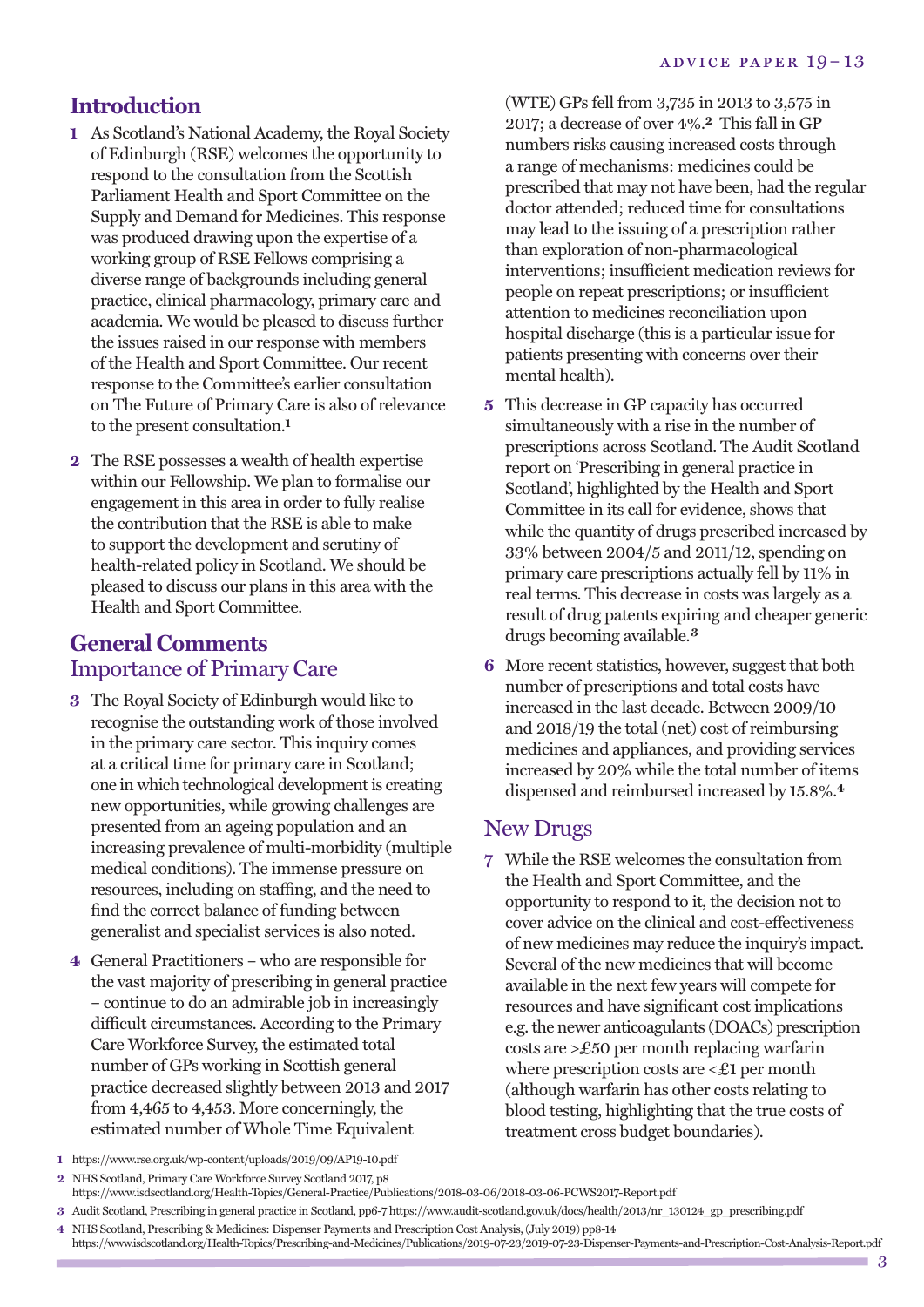**8** Introducing new drugs can have an impact on the use of existing drugs that may be more cost effective. Given the limited resources of the health service, NHS Scotland must consider the cost as well as the clinical effectiveness of all the medicines it uses.

#### *Question 1* **Does the system ensure patients receive the most clinically and cost-effective treatments and, if not, how can this be improved?** Evidence Base

- **9** In order to ensure that patients receive the most clinically and cost-effective treatments, it is vital that drugs are prescribed on the strongest possible evidence base. Certain high-cost drugs may be prescribed in response to a number of conditions or symptoms, including some outside of a medication's primary purpose. For example, pregabalin, a drug designed primarily for the treatment of epilepsy, is also often prescribed for both anxiety and chronic pain. Pregabalin had the single highest gross ingredient cost (the price of medicines and appliances dispensed and reimbursed at list price) of any drug prescribed by the NHS in Scotland in 2017/18 at £36.38 million**5** (although this cost decreased by over 71% to £10.41 million in 2018/19). **6** It is of particular importance with such high-cost drugs that the evidence base for their use across the conditions they are prescribed to treat is robust. Too often there is an evidence gap between the development of a drug and the purpose for which it may routinely be used.
- **10** The effectiveness of the highest-cost drugs, which in turn cost the health service the greatest amount, must be proven and justifiable. It is notable that in some cases, actual medications may be cheaper, often due to lapse of patents, however, the machines or devices needed to administer or control these medications remain proprietary and expensive. For example, combination inhaler devices are almost always in the top ten most expensive items, even although the drugs they contain are cheap. **7**
- **11** Conversely, some medications which might be cheaper by unit, also suffer from a lack of robust evidence on their effectiveness. The criteria for prescribing medications must prioritise effectiveness and evidence, not simply cost.
- **12** The RSE notes that many of the devices used in hospitals suffer from the same lack of evidence base as some medicines and must be held to the same standard.

#### Cost Effectiveness

- **13** It is often stressed, both by Government and research bodies, that an integrated system of primary and social care should be the predominant source of care in the future. Insofar as this approach promotes healthy lifestyle choices, it reduces the need for medical intervention and so reduces the demand for medicines. Despite this perspective, in recent years there has been a notable focus on building new hospitals and increasing specialist funding. At the same time, primary care services have received only a very modest increase in funding as a proportion of total NHS spending (from 6.2% of the total budget in 2017/18 to 6.5% in 2019/20). **8** Altering this balance in funding has the opportunity to decrease the demand for medicines.
- **14** We note the success of the national focus on reducing antibiotic use led by the Scottish Antimicrobial Prescribing Group with continued falls in community prescribing since 2012. This success has come after a sustained effort, and a wider campaign should be considered beyond the narrow infection agenda and be diversified into the wider context of prescribing.
- **15** A significant proportion of drugs prescribed to patients are never used. These medicines are either discarded or eventually pass their expiration date. While, theoretically, unused drugs could be returned to the NHS unopened for redistribution, this raises questions over patient safety and may not prove acceptable to the public.

**NHS Scotland, Prescribing & Medicines: Dispenser Payments and Prescription Cost Analysis, (July 2018) p7** 

https://www.isdscotland.org/Health-Topics/Prescribing-and-Medicines/Publications/2018-07-24/2018-07-24-Dispenser-Payments-and-Prescription-Cost-Analysis-Report.pdf 6 NHS Scotland, Prescribing & Medicines: Dispenser Payments and Prescription Cost Analysis, (July 2019) p32

https://www.isdscotland.org/Health-Topics/Prescribing-and-Medicines/Publications/2019-07-23/2019-07-23-Dispenser-Payments-and-Prescription-Cost-Analysis-Report.pdf **7** NHS Scotland, Prescribing & Medicines: Dispenser Payments and Prescription Cost Analysis, (July 2019) p17

https://www.isdscotland.org/Health-Topics/Prescribing-and-Medicines/Publications/2019-07-23/2019-07-23-Dispenser-Payments-and-Prescription-Cost-Analysis-Report.pdf **8** Scottish Government, ScottishBudget: 2019-20, p64 https://www.gov.scot/publications/scottish-budget-2019-20/pages/7/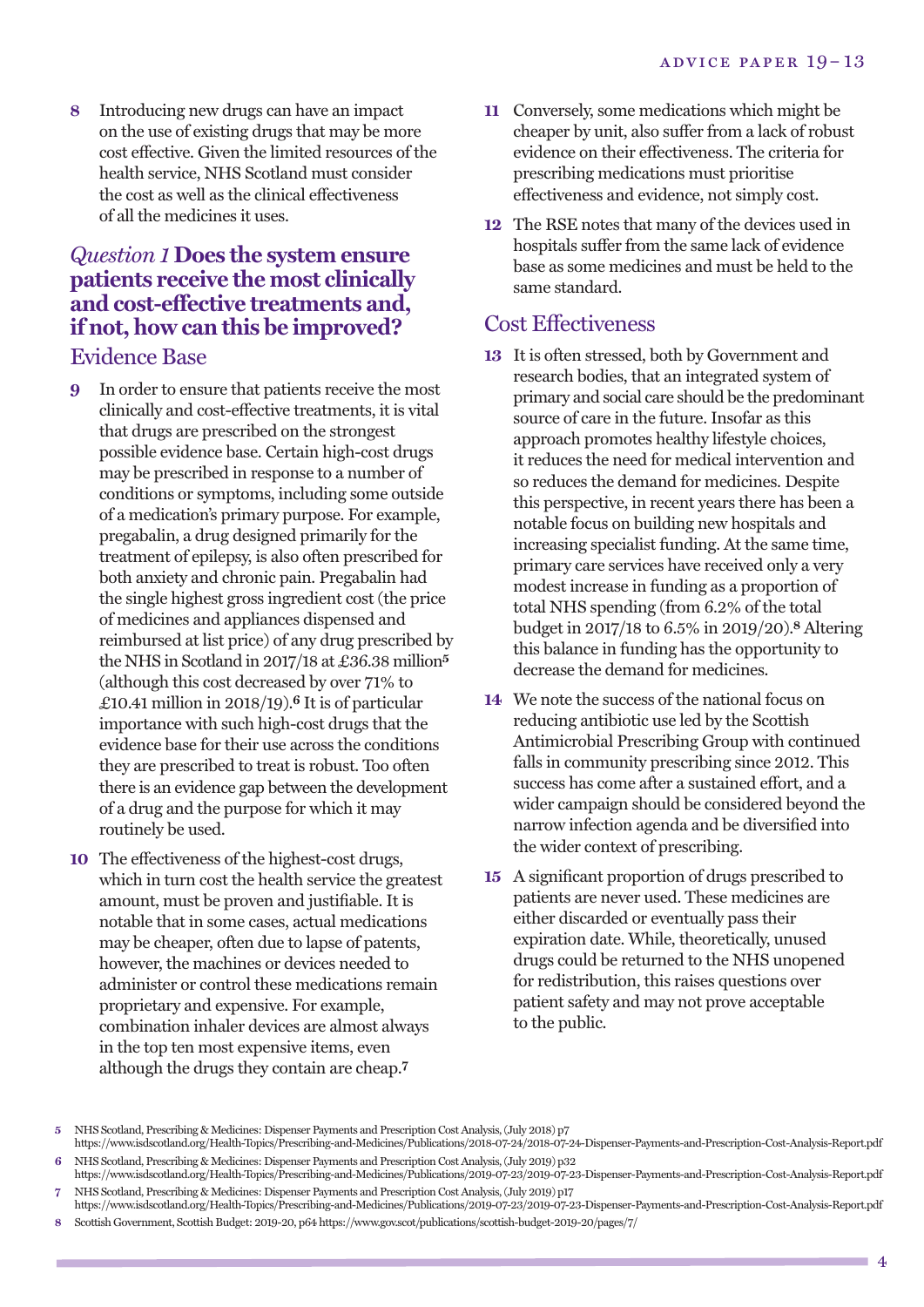- **16** Expired medication, however, can be fairly easily sent for testing to ascertain whether it is still effective and, if so, given official documentation to extend its life if appropriate. Doing this would be relatively inexpensive and would only require a small amount of the expired drug batch.
- **17** One way in which the current system looks to limit the number of drugs prescribed to patients which then go unused is through limiting the duration of chronic medicines prescription, typically to two months. However, although this reduces wastage if prescriptions are changed, this has to be balanced against the amount of patient, doctor and pharmacist time and resource used to reissue the many prescriptions which have not changed.
- **18** Patient inconvenience must also be taken into consideration. For example, while the ability to renew prescriptions on-line could improve efficiency and prove helpful for some patients, such a system is inaccessible to many older people who either do not use the internet or have failing cognitive function.
- **19** Research into drug wastage which does occur could provide a stronger evidence base for deciding the most appropriate supply length period to find the correct balance, with it being extended beyond two months if appropriate.

# **Polypharmacy**

**20** Polypharmacy (when patients are prescribed multiple medications taken concurrently) is increasingly a major issue for the National Health Service. While it is an issue that most commonly affects the frail elderly, the interconnecting relationship between physical and mental health means it has significant implications for those with long-term and enduring mental health issues, and is increasingly impacting upon many of the healthy ageing population. Polypharmacy can have various implications for medical practice which may undermine the clinical and cost-effectiveness of treatments, for example misdiagnosed iatrogenic (where illness is caused by the current treatment) symptoms resulting in new medications being prescribed, or combinations of medication undermining therapeutic benefit. **9**

- **21** The RSE recognises that it is an area in which NHS Scotland is highly active in seeking to identify best practice. Since 2012, NHS Scotland has published guidelines to assist clinicians, with the most recent Polypharmacy Guidance published in 2018. **10** This guidance highlights recommendations made by the EU-funded SIMPATHY project**11** to ensure medication safety.
- **22** As well as guidance, NHS Scotland and Scottish Government have invested in a number of informatics tools to support polypharmacy review, notably the Scottish Therapeutics Utility which supports the monitoring and review of repeat prescribing systems at practice level for potentially inappropriate prescribing, and which has a polypharmacy review tool currently being piloted and evaluated in NHS Tayside. The new GP contract driven expansion of the primary health team to include more pharmacists has the potential to transform medicines management in primary care, but it will be crucial to work to ensure that the potential of new informatics tools and changing primary care teams is realised.

# Social Prescribing

- **23** One way to ensure patients get the most effective treatment is for clinicians to carefully consider under which circumstances the prescription of medication can be replaced with a "social prescription". This is likely to be of particular value in cases of chronic issues such as anxiety or pain where medicines may not be the best or only way to improve symptoms. While remedies such as increased social interaction and physical activity can prove highly effective, they also require structure and adherence from the patient.
- **24** Patients often have an expectation that they will always be prescribed painkillers to deal with pain. In some instances, however, providing access to gyms or fitness centres to strengthen muscles could be prescribed instead. This would require trained staff at these facilities to take patients through the best programme of physical treatment for them. Similarly, access for patients to physiotherapy within a very short timescale is needed.

**<sup>9</sup>** The Kings Fund, Polypharmacy and medicines optimisation, px h

ttps://www.kingsfund.org.uk/sites/default/files/field/field\_publication\_file/polypharmacy-and-medicines-optimisation-kingsfund-nov13.pdf **10** Scottish Government, Polypharmacy Guidance, Realistic Prescribing, 3rd Edition, p6,

https://www.therapeutics.scot.nhs.uk/wp-content/uploads/2018/04/Polypharmacy-Guidance-2018.pdf

**<sup>11</sup>** http://www.simpathy.eu/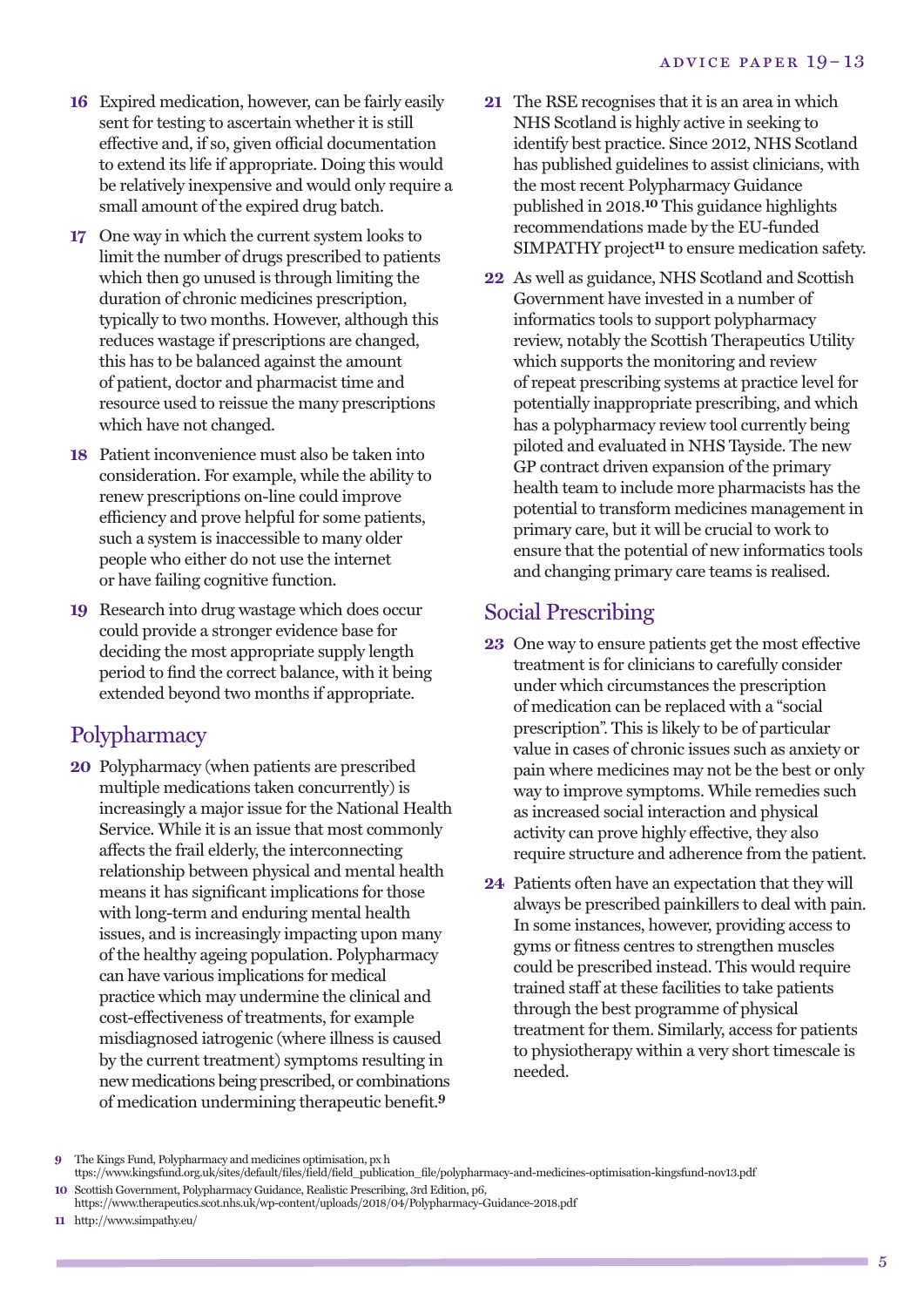**25** Many patients who require prescriptions from GPs also suffer from psychological problems and are given medications to try to reduce anxiety and distress. While addressing this through social prescribing is a concept beyond the medical model of health, it is something that should be considered. Moving towards this system is likely to be a long process of change and one which would need to be accepted and adopted by government. Furthermore, while social prescribing appears an attractive option, it must be held to the same evidential standards as medicines when determining its benefits and reviewing its effectiveness.

#### *Question 2* **Does the NHS in Scotland achieve the most value from the money spent on medicines and, if not, how can this be improved?**

#### Overall Spending on Drugs

- **26** International comparisons suggest that overall drug spending, in the UK as a whole, is lower than most other European Union counties. For example, spending on drugs per head of population in the UK is lower than in 18 EU states, including being more than 40% lower than the highest per capita spender, Germany. The UK also has the fifth lowest pharmaceutical spending as proportion of health spending (11.9% compared to 41.2% in the highest-spending EU country, Bulgaria) and the seventh lowest spending as a proportion of GDP (1.1% compared to 3.3% in the highest EU spender, again, Bulgaria). **12**
- **27** The Audit Scotland report highlighted in the call for evidence found that the UK as a whole fared similarly well in European comparisons in 2008, ascribing this to success of the UK-wide Pharmaceutical Price Regulation Scheme (replaced by the Voluntary Scheme for Branded Medicines Pricing and Access in January 2019) being able to negotiate lower drug prices than EU countries with insurance-based healthcare systems, and prescribing initiatives leading to a higher percentage of generic drug prescribing. **13**

#### Cultural Drivers and Expectation

- **28** In addition to the medical justification for prescribing, it is important to acknowledge the social drivers that exist. Many patients enter a general practice with the expectation that they will be prescribed drugs to deal with their medical complaint and this expectation can drive an appointment. Doctors are dealing with people, not simply medical conditions, and the pressure on them is often incredibly high to acquiesce when a patient wants what they see as a tangible remedy.
- **29** For this to change there needs to be a culture change across Scotland around what we, as patients, expect from appointments and primary care services. The example of antibiotic prescription is, potentially, a useful model to follow. The UK Five Year AMR (antimicrobial resistance) strategy aimed to slow the development and spread of AMR, with Scotland having a complementary multi-agency plan. Between 2012 and 2017 there was a reduction in primary care (where the vast majority of antibiotics are prescribed) antibiotic prescriptions in Scotland of 13.1%. Indeed, antibiotic prescribing in primary care in Scotland has fallen continually since 2012, and the rate of antibiotic use in 2017 was the lowest on record. **14**

# Adherence

**30** Poor adherence to certain treatment regimes by patients is common, with adherence particularly poor for chronic conditions without symptoms, for example hypertension. Figures suggest that as few as 50% of patients with high blood pressure continue to take their prescribed treatment after 12 months. This represents a very significant cost to the NHS, both in relation to wasted medicines if the prescription is unused, and in hospital care if the patient fails to take preventative treatment and has a stroke or heart attack as a result.

**<sup>12</sup>** OECD data https://data.oecd.org/healthres/pharmaceutical-spending.htm

**<sup>13</sup>** Audit Scotland, Prescribing in general practice in Scotland, p7 https://www.audit-scotland.gov.uk/docs/health/2013/nr\_130124\_gp\_prescribing.pdf

**<sup>14</sup>** NHS Scotland, Scottish One Health Antimicrobial Use and Antimicrobial Resistance in 2017, Appendix,

https://www.hps.scot.nhs.uk/web-resources-container/scottish-one-health-antimicrobial-use-and-antimicrobial-resistance-in-2017/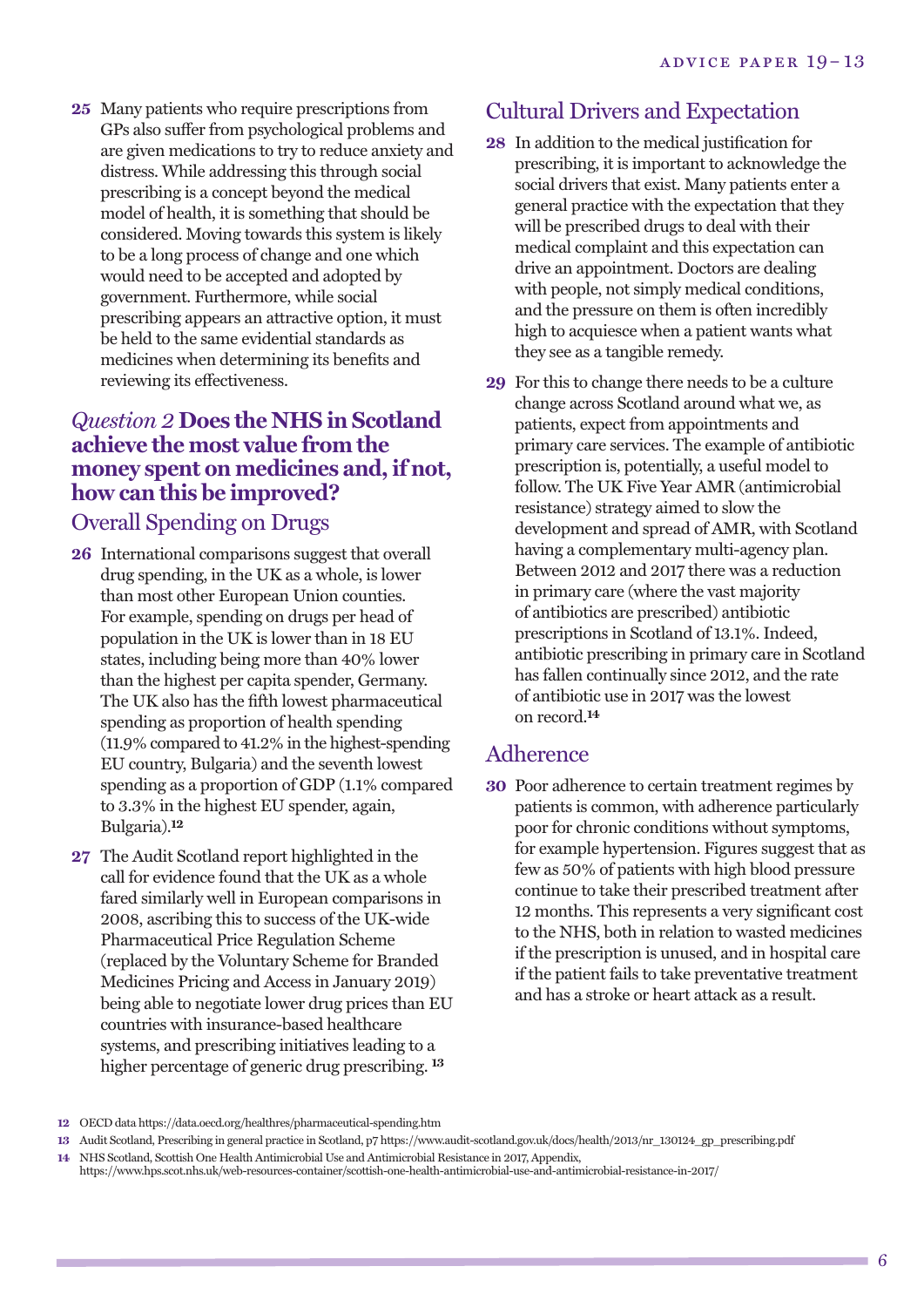**31** In infectious diseases, poor adherence can result in the emergence of drug-resistant microorganisms. It is vital that clinicians are given the time to explain to patients the importance of the prescribed medicine to their personal health, discuss side effects, ask about potential difficulties in taking the medication, and explore reasons for poor adherence with patients where this is identified as an issue. Side effects can include a number of unpleasant symptoms which present legitimate reasons why patients may be hesitant to continue certain medications and clinicians need to be able to create a climate where patients can be honest and look at potential alternatives. Linking acts of daily living to the taking of medication and the use of dosette boxes have been traditional solutions to the problem of patients simply forgetting to take medication, although the emergence of new technology may offer help and prompts to patients to take treatments and improve adherence in this regard.

#### De-prescribing

- **32** Across the healthcare professions, there is not a strong culture of "de-prescribing"; whereby as part of the assessment of a patient and the development of a suitable treatment, the time the patient will be on medication and the effects of them ceasing this treatment are carefully considered. Outside the infection-antibiotic prescribing space there is very little research on the duration of drug effects, which means that patients who are prescribed a medication are often continued for life with uncertain benefit.
- **33** As such, a new culture must be developed whereby the expectation of a patient is, firstly that a range of options will be considered to address their issues, not necessarily prescriptions of drugs, and secondly, that if medication is prescribed that this is a course of drugs to be followed, which will end after a finite period of time after being reviewed.
- **34** Changing the culture in medicine to accommodate this starts with the training of the next generation of doctors. Young doctors are taught to expertly diagnose illness and prescribe medication to treat but are not taught

how to stop drugs. This needs to change. Very few stopping trials take place and the lack of evidence for when to stop chronic medicines was highlighted as a key research gap to fill by the NICE guideline on multimorbidity. **15**

**35** The emergence of individualised medicine may assist with more accurate prescribing with limited duration regimens. Even with such systems in place, doctors will need the time and resources to talk with patients about their treatment and what they can and should expect. Some patients will wish to simply have a doctor hear their symptoms and prescribe, while others will benefit from a discussion with their physician about how and why a course of treatment is being recommended and its potential impacts and side effects.

#### *Question 3* **In what ways can the system be made more efficient?** Structure

- **36** The RSE considers that while, in general, the current system works well, there is room for improvement. The structure of local drug and therapeutics committees (DTCs) in primary and secondary care, linked into Area DTCs (also feeding membership for the Scottish Medicines Consortium and UK-wide prescribing initiatives), is a longstanding and valuable resource. These organisations generate local formularies, but also do much more, including providing local education and ownership for prescribing decisions, improving prescribing quality and recognising local priorities and differences in case mix (groupings of patients according to their diagnoses and the interventions carried out).
- **37** Any move towards a centralised therapeutic committee for the whole of Scotland risks undermining the educational role of local DTCs and local ownership of decision making. Instead, the function of local formularies could be strengthened, to avoid unwarranted variation in the use of medicines by individual clinicians, whether in primary or secondary care, that are not consistent with Formulary advice or national guidelines.

**<sup>15</sup>** Migration Advisory Committee, Full review of the Shortage Occupation List, p335

https://assets.publishing.service.gov.uk/government/uploads/system/uploads/attachment\_data/file/806331/28\_05\_2019\_Full\_Review\_SOL\_Final\_Report\_1159.pdf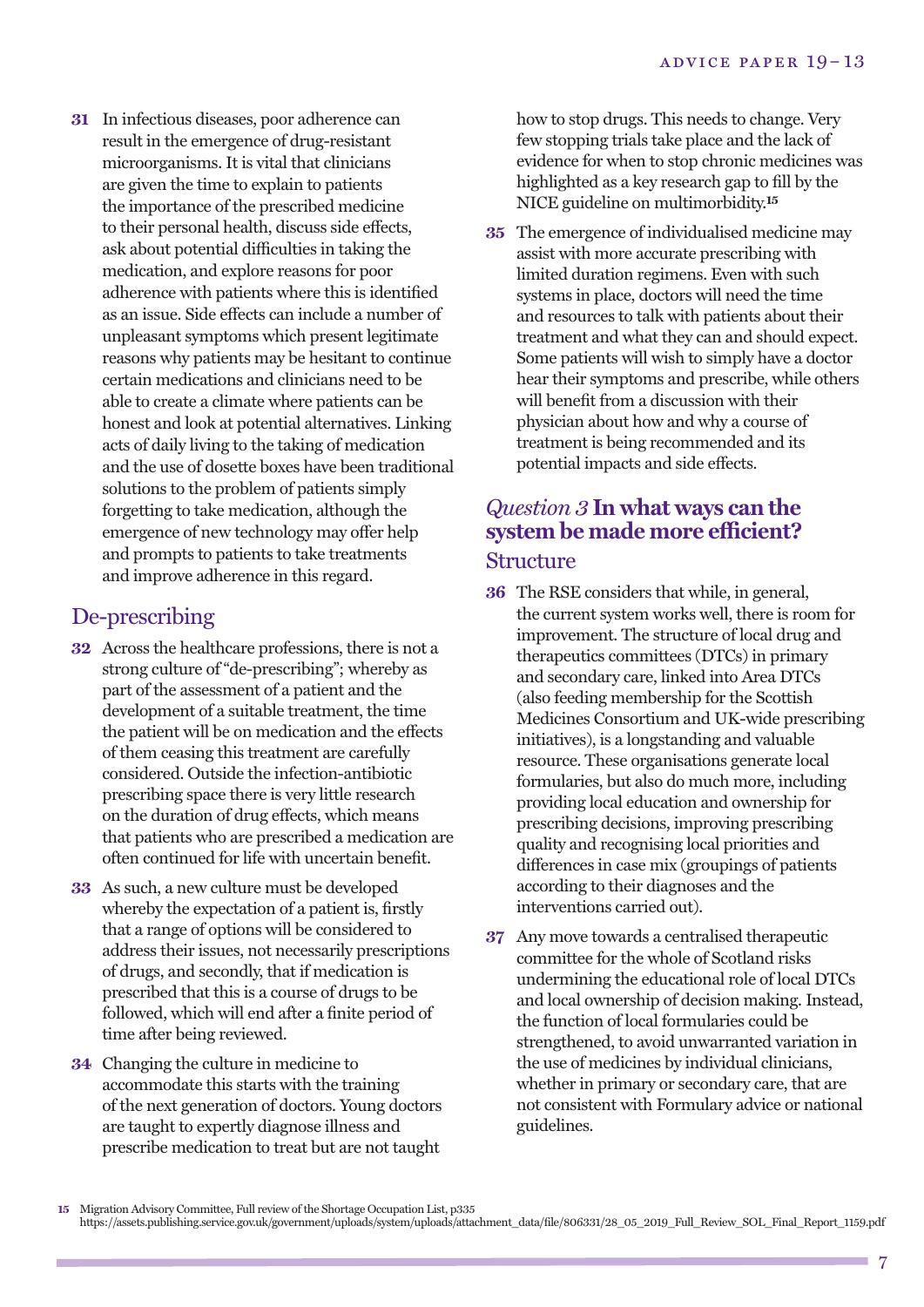**38** There remain, however, important limitations to best prescribing practice caused by lack of joined up systems between different parts of secondary care, and between secondary care and primary care. This is a major issue in Scotland that may be addressed by NHS Education Scotland's Digital Service (NDS). Misunderstandings about what medicines a patient is taking can have serious consequences for patient safety, although the availability of electronic prescription support systems across the NHS can play an important role in helping to eliminate such errors.

#### Use of Data

- **39** In order for NHS Scotland to be as efficient as possible, it must take a data-driven approach to ensuring that patients are being given the most appropriate drugs to suit their diagnosis. A recent investigation by the Times newspaper looked at which GP surgeries across Scotland spent the most money on pregabalin, with various practices in the same or neighbouring local authority areas identified as showing the highest levels. **16** Analysis which identifies pockets of high prescription levels of specific drugs and finding whether these drugs are being dispensed through primary or secondary care could prove valuable in improving efficiency.
- **40** Analysis, however, must look at a range of data, not simply at the health board level as there also are important variations by drug, by practice and by locality. While some regional variations are important, and need to be addressed, others will prove inconsequential. Some boards may simply prefer the use of certain drugs and, where there is no medical disadvantage to the patient or financial disadvantage to the health service, there remains merit in boards prescribing medications with which they are familiar and comfortable.
- **41** Scotland is a leader in collecting and integrating healthcare data. Substantial opportunities exist to utilise this data to make the system more efficient and allow health professionals, practices and boards to compare their prescribing practices. The problem that currently exists concerns the inability of health professionals to access this data. The quality of feedback requires improvement to allow clinicians and health boards to access actionable data to analyse and improve performance. Of equal importance will be ensuring that clinicians receive adequate training to best utilise this data. There are welcome recent developments in this area, including the creation of interactive visualisations of the National Therapeutic Indicators, **17** but there is a need to both carefully open up existing data to professional and public scrutiny while ensuring patient confidentiality, and to support stakeholders including GP Clusters to interpret the data and to use it to drive improvement.
- **42** While an abundance of data exists on primary care, secondary care prescribing data is much more elusive. This must be addressed to allow the full picture of prescribing to be understood, especially as secondary care decisions drive much primary care prescribing and as many of the highest-cost drugs are prescribed in secondary care. A data-driven approach, allowing access to data for both primary and secondary care, would not only improve and aid research, but could also be used to improve management and thus the system as a whole.

**16** The Times, GP practice spent up to £70,000 on drug that is "probably not working"

https://www.thetimes.co.uk/article/gp-practices-spend-up-to-70-000-on-pregabalin-drug-that-is-probably-not-working-3lwzcfvfn

**17** ISD Scotland, National Therapeutic Indicators https://www.isdscotland.org/Health-Topics/Prescribing-and-Medicines/Publications/2019-07-16/visualisation.asp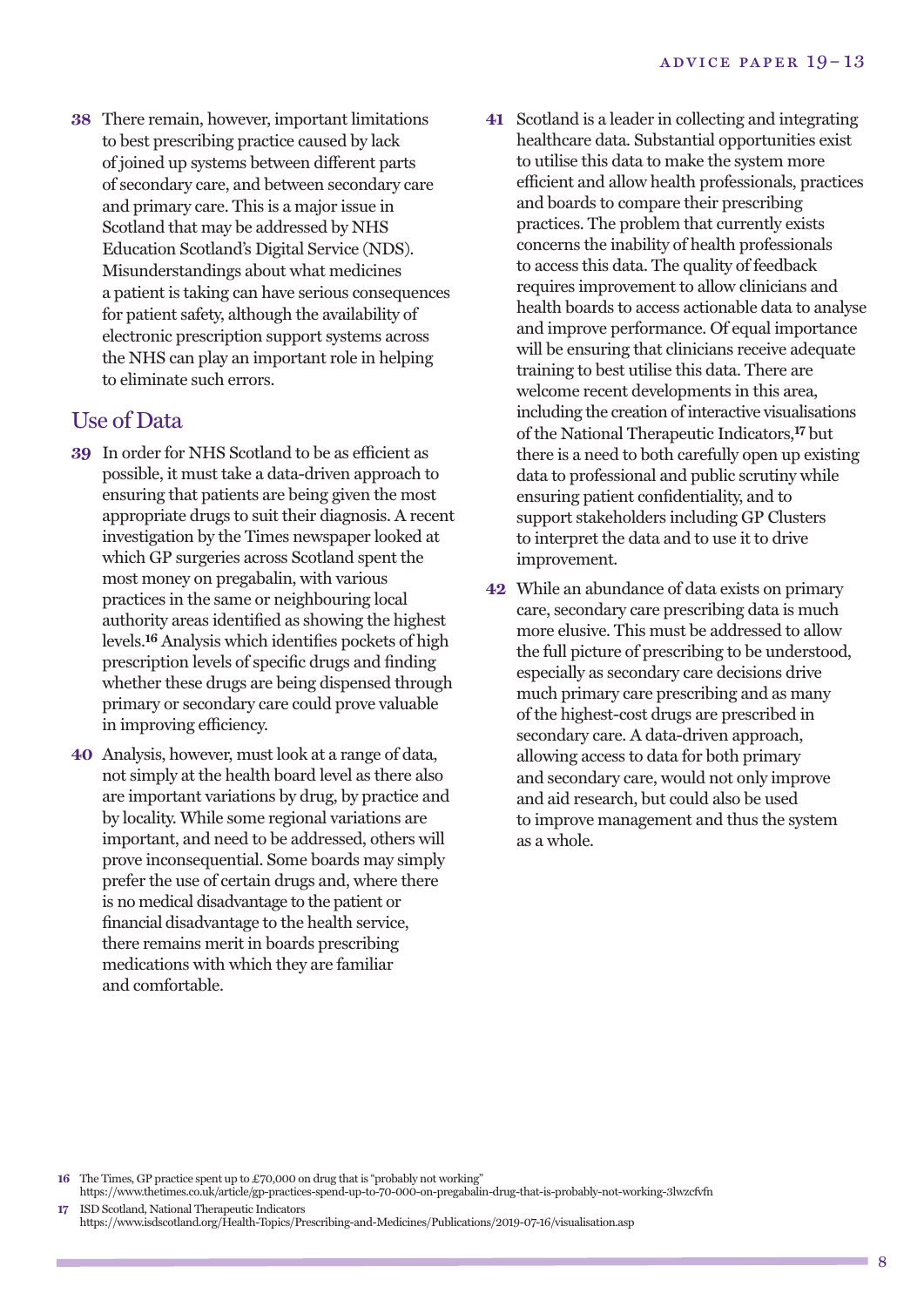#### Prescription Charges and Over the Counter Medicines

- **43** Prescription charges in Scotland were phased out from 2008 before being entirely abolished three years later. The Audit Scotland report (published in 2013) noted the potential risk that abolition of prescription charges could lead to an increase in the prescribing of medication beyond that which was predicted (though it is notable that before abolition 90% of prescriptions were for people already exempt from charges). The report found, due to a number of reasons, including the relative recentness of the change, that it was difficult to reach a conclusion on whether abolition had an impact on prescribing. **18** A more recent piece of research, published in the BMJ in 2018, examining the impact of the abolition on prescribed medicines, was similarly unable to draw firm conclusions about the impact of the policy change. **19**
- **44** While the licensing of drugs remains a reserved issue for Westminster, it may be the case that making certain drugs available over-the-counter to patients could result in savings for the health service in Scotland and initiatives promoting this could benefit from statements of support from Scottish Government.
- **45** Moving some medicines from prescription-only medicine status (POM) to either pharmacy medicine (P) or general sales list status (GSL) would have different implications. Pharmacy medicines must be issued with pharmacist supervision and kept behind the counter, whereas GSL can be made available more freely, allowing the purchaser to pick up medicines directly from a shelf or in front of the counter. The list to which certain prescription medicines would be recategorised would affect how effective such a decision may be in terms of improving convenience and accessibility. Pharmacy medicines and those on the general sales list can still be prescribed to patients by doctors to ensure that those with long-term medical conditions or on low incomes would not be disadvantaged.

# Utilising Multi-disciplinary Teams

**46** One of the key aspects of an effectively running and efficient system is the cohesiveness of a team of professionals working to their respective strengths. Doctors are trained to deal with uncertainty and make judgements about individual patients, while pharmacists have expertise on the technical aspects of prescribing and nurses increasingly take responsibility for long-term follow-up of people with chronic disease. The strength of this team is important. While it may seem *prima facie* that a cost saving measure would be to ask pharmacists or nurses to perform the tasks of doctors as they are on lower salaries, additional training costs and increased time considerations to complete these tasks do not best utilise their skills for the benefit of patients. The principle that might be espoused is – the right professional at the right time working closely together in an integrated multi-disciplinary team (MDT). The new GP contract investment in expanding the primary care MDT has considerable potential to improve care, but will require sustained work over several years to support implementation if it is to be successful.

#### *Question 4* **How can the medicines budget be controlled while maintaining clinical and cost effectiveness?**

# NHS Resourcing and Time

**47** NHS Scotland is unquestionably under immense strain both from an ageing population and decrease in the number of GPs. In the 12 months up to 31 August 2017 583 GP vacancies occurred in Scotland, with 240 remaining unfilled past this date. Furthermore, almost half (48%) of practices reported having vacant GP sessions in that 12-month period. **20** This situation impacts on prescribing with existing doctors being responsible for greater and greater numbers of prescriptions. Although the rise in prescription numbers has positive drivers – there is a wide range of effective drugs available and patients are living longer because they increasingly survive life-threatening events – this means doctors must spend less time seeing patients and more time signing prescriptions.

**<sup>18</sup>** Audit Scotland, Prescribing in general practice in Scotland, p18 https://www.audit-scotland.gov.uk/docs/health/2013/nr\_130124\_gp\_prescribing.pdf

**<sup>19</sup>** A. Williams, W. Henley & J Frank, Impact of abolishing prescription fees in Scotland on hospital admissions and prescribed medicines: an interrupted time series evaluation, BMJ Open (November 2018)

https://ore.exeter.ac.uk/repository/bitstream/handle/10871/34867/Abolition%20of%20prescption%20fees%20BMJ%20Open%2018-10-19.pdf?sequence=3&isAllowed=y **20** The Times, GP practice spent up to £70,000 on drug that is "probably not working"

https://www.thetimes.co.uk/article/gp-practices-spend-up-to-70-000-on-pregabalin-drug-that-is-probably-not-working-3lwzcfvfn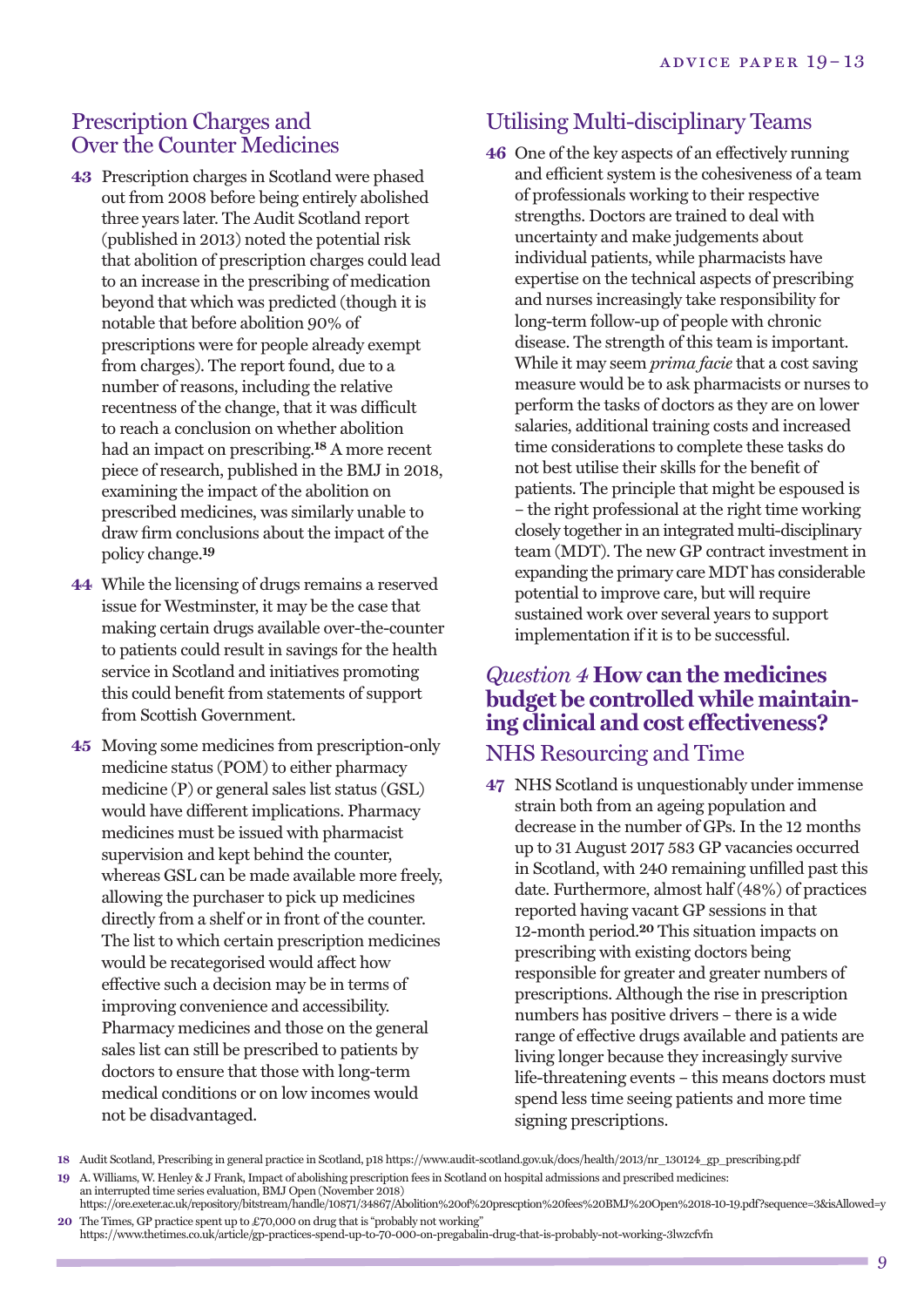**48** Doctors are under such time pressure to see, diagnose and recommend treatment to a patient that offering a prescription can become the quickest and easiest way to terminate an appointment and move on to the next one. While expanding the primary care MDT may help, merely removing the simpler tasks from doctors could, in fact, worsen the situation by leaving them to treat exclusively the most complex cases, yet still be required to do so within a short ten-minute period. A recent report from the Royal College of General Practitioners Scotland found that 37% of GPs surveyed in Scotland felt overwhelmed by workload with the standard 10-minute appointment time highlighted as a contributing factor to 86% of respondents expressing that they felt stressed about the level of uncertainty and risk in their workload. **21** Clinician-patient time must be increased as part of a wider reorganisation of the team providing care.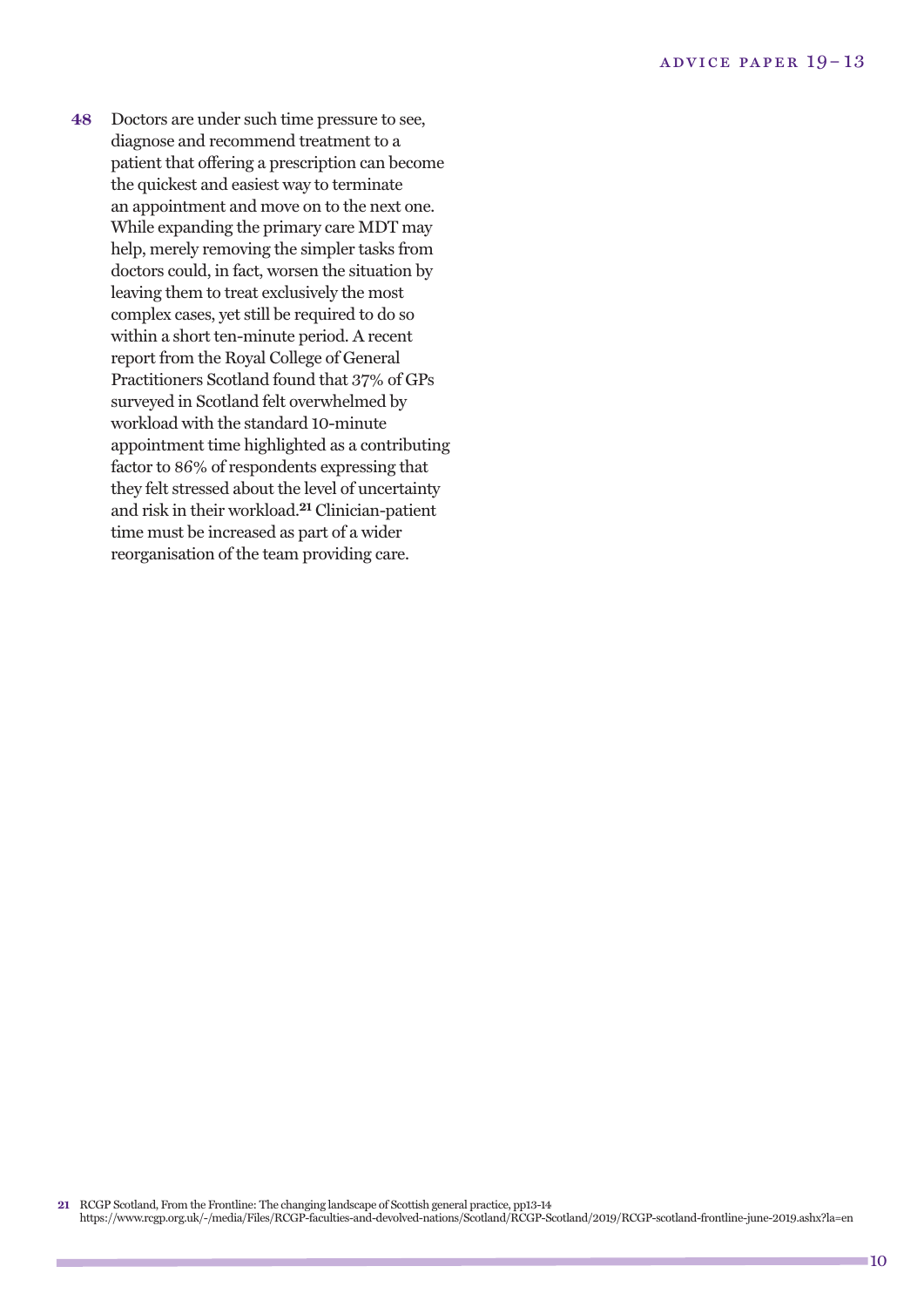# *Additional Information*

Any enquiries about this Advice Paper should be addressed to Craig Denham, Policy Advice Officer (email: cdenham@therse.org.uk).

Responses are published on the RSE website (https://www.rse.org.uk/)

The Royal Society of Edinburgh, Scotland's National Academy, is Scottish Charity No. SC000470

A*dvice Paper (Royal Society of Edinburgh)ISSN 2024-2694*